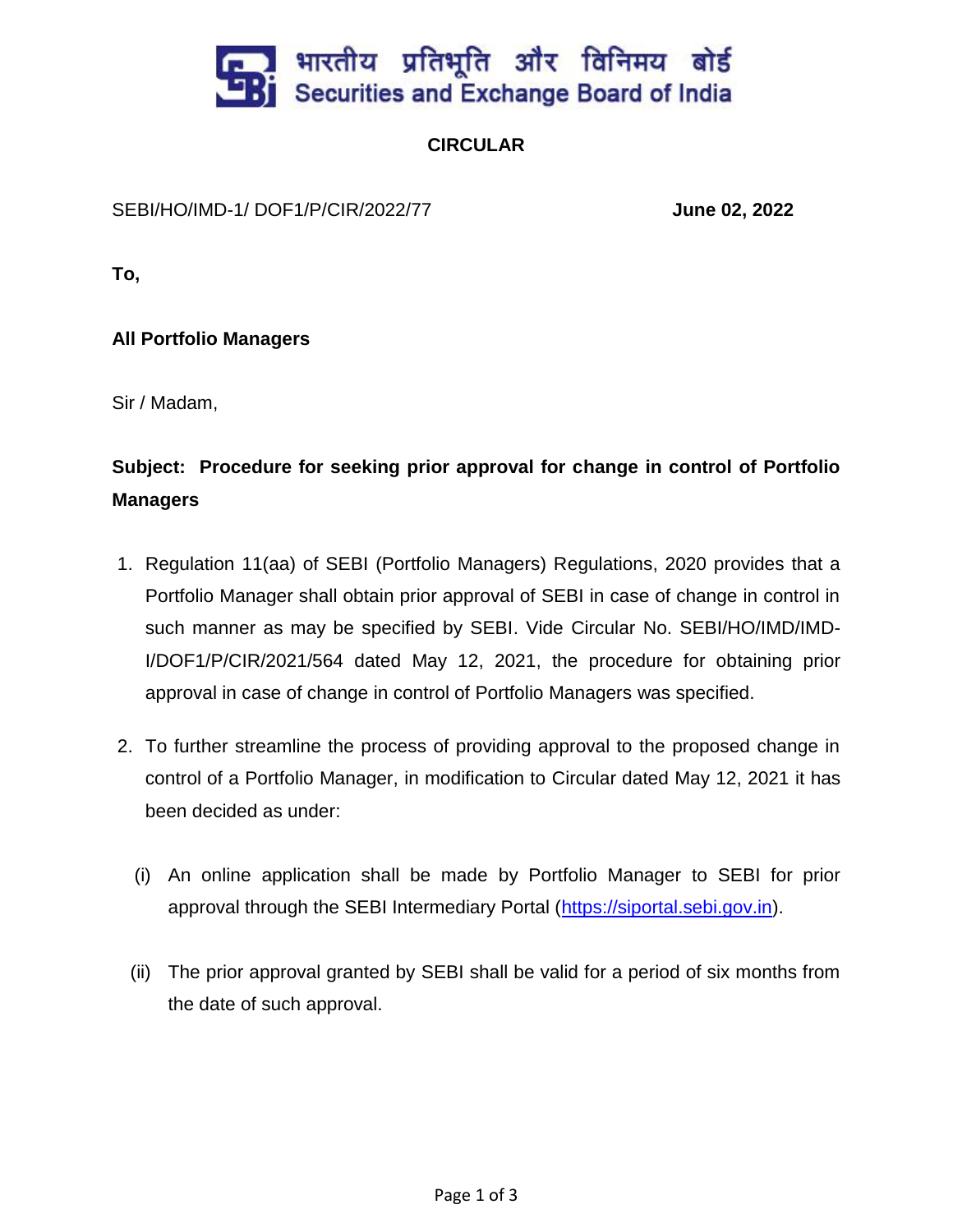

- (iii) Applications for fresh registration pursuant to change in control shall be made to SEBI within six months from the date of prior approval.
- (iv) Pursuant to grant of prior approval by SEBI, in order to enable existing investors/ clients to take well informed decision regarding their continuance or otherwise with the changed management, the portfolio manager shall inform its existing investors/ clients about the proposed change prior to effecting the same and give an option to exit without any exit load, within a period of not less than 30 calendar days, from the date of such communication.
- (v) In matters which involve scheme(s) of arrangement which needs sanction of the National Company Law Tribunal ("NCLT") in terms of the provisions of the Companies Act, 2013, the Portfolio Manager shall ensure the following:
	- a. The application seeking approval for the proposed change in control under Regulation 11(aa) shall be filed with SEBI prior to filing the application with NCLT;
	- b. Upon being satisfied with compliance of the applicable regulatory requirements, in-principle approval will be granted by SEBI;
	- c. The validity of such in-principle approval shall be three months from the date of such approval, within which the relevant application shall be made to NCLT;
	- d. Within 15 days from the date of order of NCLT, Portfolio Manager shall submit an online application in terms of paragraph 2(i) of this Circular along with the following documents to SEBI for final approval:
		- Copy of the NCLT Order approving the scheme;
		- Copy of the approved scheme;
		- Statement explaining modifications, if any, in the approved scheme *vis-à-vis* the draft scheme and the reasons for the same; and